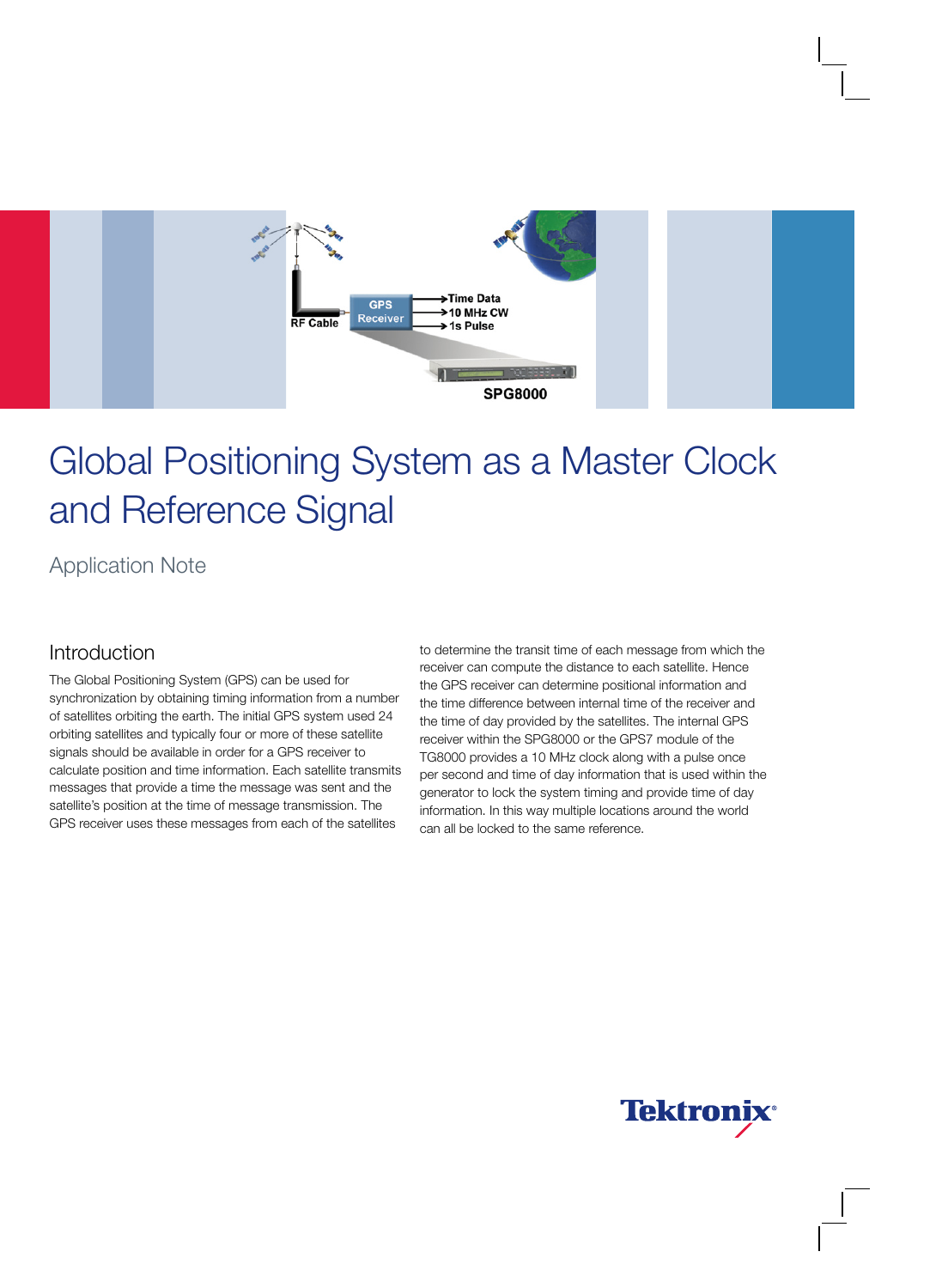

Figure 1. GPS Receiver System with option GPS installed in SPG8000.

## Global Positioning System (GPS)

The GPS option installed in the SPG8000 requires a GPS antenna (Option ANT) that is located with clear site to the sky in order to be able to receive the signal from the various satellites orbiting the earth, Figure 1. Objects such as trees and buidlings may block the receiver's view of the sky and this could limit the number of satellites available, so careful planning is needed in order to ensure an appropriate location for the antenna. The GPS receiver is in-built into the SPG8000. Therefore the user has to choose the appropriate antenna, cable length and power amplifier if required for the system in order to ensure the GPS signal can be decoded by the receiver that is located within facility. Antenna systems vary depending on the operating environment and on safety and regulatory requirements. Therefore it is important to understand the trade-offs when selecting the various components of the system as shown in Figure 2. A GPS antenna needs to have appropriate gain to receive the satellite

signal and may need to provide amplification of the signal so that the signal can be driven along a reasonable length of cable while providing enough filtering to reject interfering signals at other frequencies. For example a Trimble Bullet III has 35dB preamp when using a 5V power source. The GPS receiver in the SPG8000 can provide power at either 5V or 3.3V for the various available antennas or can disable DC power if an external power supply is used. Care should be taken to ensure the equipment meets voltage and current requirements of the specific device. In this case the user would configure the instrument to provide the 5V power source to drive the Trimble antenna. The length and type of the cable chosen will determine the attenuation of the GPS carrier frequency of 1575MHz along the cable length. The SPG8000 requires a received signal that is greater than 18dB above the ambient level. Therefore in this example for a 35dB antenna the allowed cable loss is  $35dB-18dB = 17dB$ .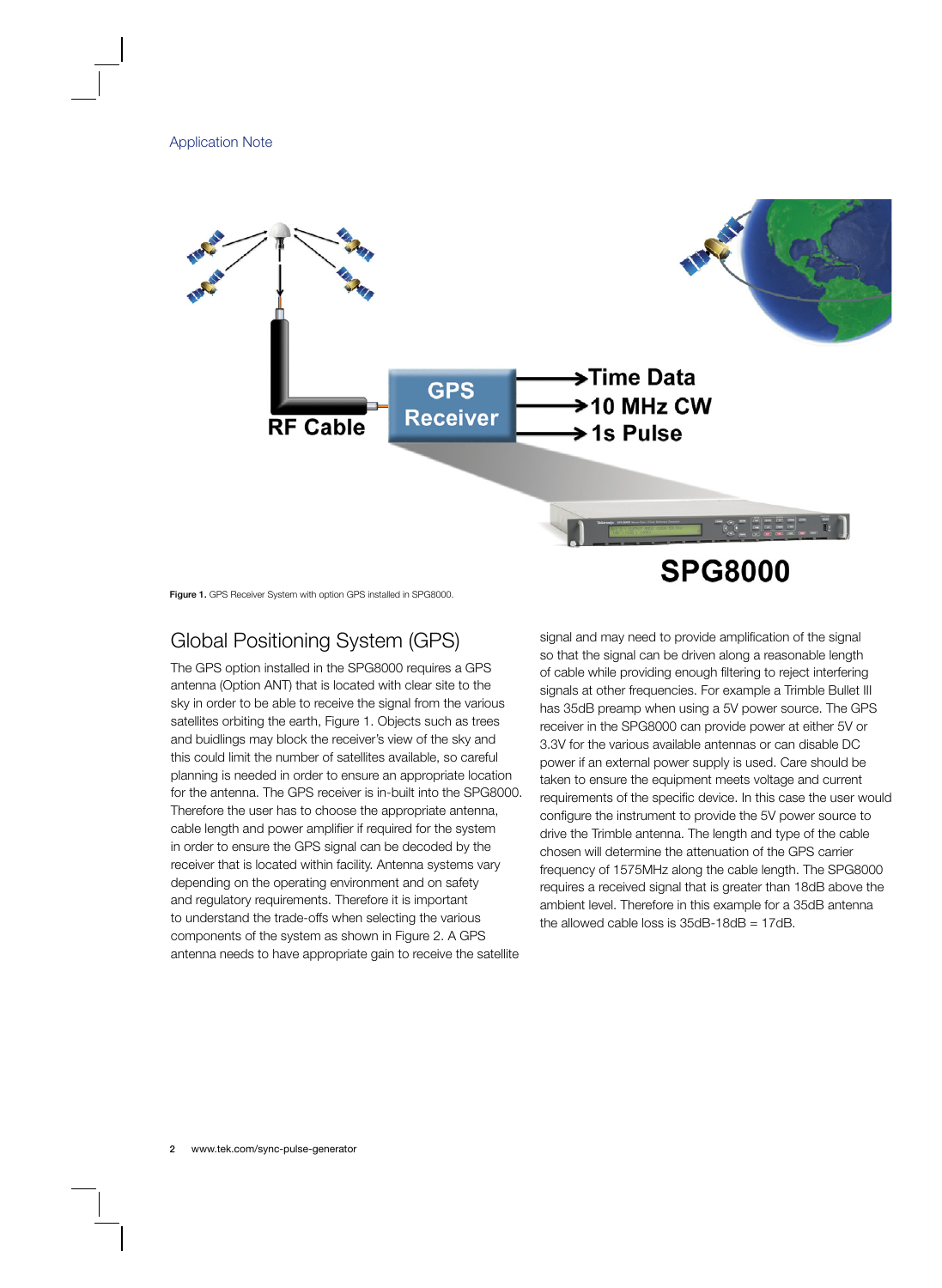

Figure 2. Simplified GPS Antenna system.

Attenuation varies significantly depending on the type of cable used. For example cable loss is about 13 dB/100 feet for a miniature coaxial cable like Belden 1855, while for a RG11 style cable like the Belden 7731, the loss is only 5.5 dB/100 feet. This correlates to an allowable length of 130 feet for the Belden 1855 cable, to over 300 feet for the Belden 7731 cable. A booster amplifier can be added if additional length of cable is needed, as shown in the optional block in the signal path system, Figure 2. The location of the amplifier can be critical as placing the amplifier just before the SPG8000 may result in the GPS signal been too attenuated and the amplification of signal at this point maybe too noisy to be decoded. If a 20 dB amplifier is added with the signal path, then 20 dB more cable loss can be accommodated. This equates to another 150 feet of Belden 1855 coax, or 360 feet of Belden 7731 coax for this example. Although the GPS input and most of the other components are 50  $\Omega$ , either 50 Ω or 75 Ω cables can be used in most installations. The reflections from the impedance mismatch will not cause significant changes in the system because the signal is narrow band and the cable loss is usually many dBs. However, you should not mix short cable lengths of different impedances, as this might create reflections with the potential to cause signal degradation. For complex systems, a variety of booster amplifiers, powered and passive splitters, DC blocks, and filters are available from a number of vendors to ensure transmission of the GPS signal to the receiver.

Once the configuration is complete and the GPS signal is connected to the Tektronix SPG8000 generator it can take several minutes for the signal quality to reach its nominal potential. How long the system takes depends on such things as antenna site, cable plant design, and available satellites. Typically it requires at least four satellites to correlate the timing information and the SPG8000 provides a Figure of Merit to provide a gauge of the receiver ability to decode the GPS signal. These Figure of Merit (FOM) numbers (Table 1) are a compendium of the GPS signal quality and the processes that occur as the instrument progresses through the states needed to lock on to the GPS signal. The FOM provides a simple scale to evaluate the state of the GPS lock for the user. Additionally the user can verify the number of satellites that the receiver has acquired within the menu of the SPG8000. During the initial installation of the system it is important to monitor the figure of merit over several days to ensure correct operation of the system.

The user can configure the SPG8000 to use the GPS Signal as the reference source using the timing reference signals from the GPS receiver of 10 MHz and one pulse per second. Additional timing data derived from the UTC (Universal Time Code) can be used as a phase reference for video reference synchronization.

The GPS epoch is defined as 00:00:00 January 6th 1980 from which the GPS signal will report a timestamp in weeks and seconds. For instance a 06:25:00 UTC of November 5th 2008 will be reported as 1504 weeks and 282,314 seconds by the GPS system. The GPS signaling also provides information on the number of leap seconds, in this example 14 leap seconds would have occurred between January 6th 1980 and November 5th 2008.

In order to provide video system synchronization an adjustment between SMPTE epoch and GPS epoch should be made. The SMPTE epoch is defined as 0:00:00 of January 1st 1958 (TAI International Atomic Time) and is considered the "big bang" moment when all frames were aligned. From that moment there have been exactly 30,000 NTSC frames and 25,025 PAL frames every 1001 seconds. Therefore in our example we need to add an additional 8040 days plus 19 more leap seconds that is the difference between SMPTE Epoch (TAI) and GPS Epoch, producing a total of 1,604,557,533 seconds and corresponding to 96,177,274,705,2947 NTSC fields. From this calculation we can determine how may frames to adjust for the current time in order to achieve frame alignment within the SPG. This can be done by using Jam Sync that will align the reference signals quickly but will produce a shock to the system. Alternatively the clock can be slowly slewed to gradually provide alignment of the reference signals.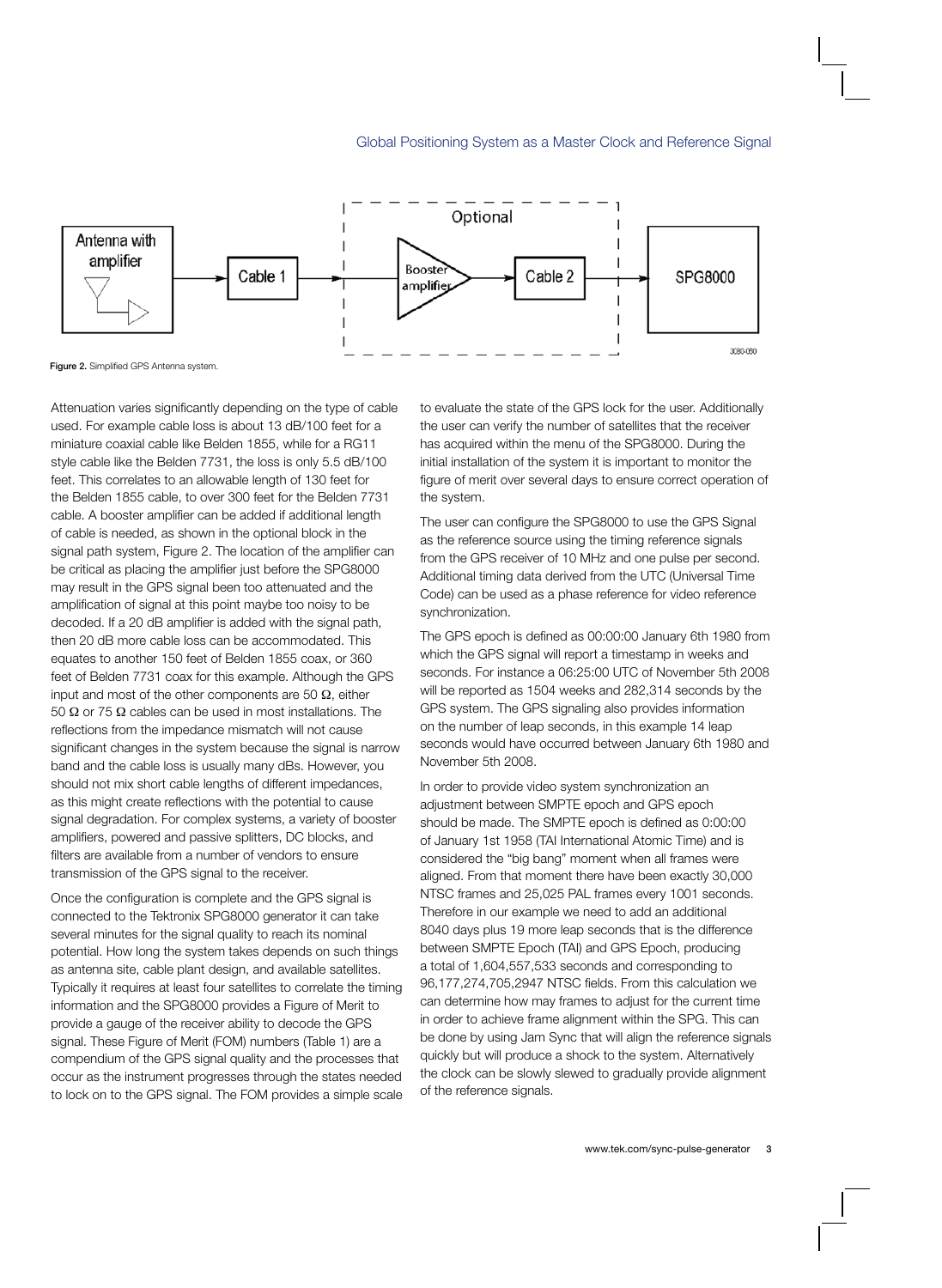| <b>Figure of Merit</b> | Indicator                                    | <b>Description</b>                                                                                                                                                                                                                                                                                                                                                                     |
|------------------------|----------------------------------------------|----------------------------------------------------------------------------------------------------------------------------------------------------------------------------------------------------------------------------------------------------------------------------------------------------------------------------------------------------------------------------------------|
| $\overline{0}$         | No Signal                                    | This means that no usable satellite signals are detected. This is normal for a short time after the signal is<br>applied, but if it lasts more than a minute or so, then it usually means one of the following: that there is a<br>problem in the antenna or cable, the antenna is blocked from direct line of sight to the satellites, or the power<br>is not getting to the antenna. |
| $\overline{1}$         | Low signal                                   | This means that some signal is detected, but that the signal quality is too low for extraction of useful timing or<br>position information. This is a normal situation for a short duration, but if it persists, the causes are likely to be<br>similar to those for FOM state 0.                                                                                                      |
| $\overline{c}$         | Acquire satellites                           | This means that the instrument is receiving data from the satellites and is determining which signals to use.                                                                                                                                                                                                                                                                          |
| 3                      | <b>Bad position</b>                          | This means that the instrument detects that the stored position is different from the current position. In this<br>case, the instrument will automatically go to FOM state 4 and reacquire the position.                                                                                                                                                                               |
| $\overline{4}$         | Acquire position                             | This means that the instrument is acquiring multiple fixes of the satellite position and averaging this into<br>a new position to store in flash. This state will also be displayed if you manually perform a new position<br>acquisition. This state normally lasts 60 seconds with good GPS signal quality.                                                                          |
| 5                      | Adjust phase                                 | This means that the instrument is adjusting the time base or frame timing to correctly line up with the GPS signal.                                                                                                                                                                                                                                                                    |
| $6\phantom{1}6$        | Locked<br>Signal quality is $\leq 16$        | These states indicate that the phase of the frame signals is within 150 ns of the GPS signal. The number of<br>arrows indicates the signal quality. It is normal for this to vary with the time of day as the different satellites                                                                                                                                                     |
| $\overline{7}$         | $Locked$ >><br>Signal quality is $> 16$      | move through their orbits, as well as with changes in weather and other conditions.                                                                                                                                                                                                                                                                                                    |
| 8                      | $Locked \gg\gt$<br>Signal quality is $> 26$  |                                                                                                                                                                                                                                                                                                                                                                                        |
| 9                      | $Locked \n>>\n>$<br>Signal quality is $> 42$ |                                                                                                                                                                                                                                                                                                                                                                                        |
| 10                     | Locked >>>>><br>Signal quality is $> 68$     |                                                                                                                                                                                                                                                                                                                                                                                        |
| 11                     | Locked >>>>>><br>Signal quality is $> 110$   |                                                                                                                                                                                                                                                                                                                                                                                        |

Table 1. Figures of merit for signal quality.

When the GPS signal is lost the user can configure certain actions to be performed by the GPS Hold Over Recovery system:

- **Stay Legal:** Adjusts the module timing to match the recovered GPS signal while staying within the specified frequency offset and frequency rate of change specifications for NTSC and PAL reference signals.
- **Jam Phase:** Adjusts the module timing to match the recovered GPS signal immediately but will typically cause a sync "shock" to the system.
- Fast Slew: Adjusts the module timing to match the recovered GPS signal at a rate 25 times faster than the legal rate without jumping.

Stay Legal would typically be used by a facility that in the event of a loss of GPS lock they would prefer to maintain reference signal within specified limits and not cause a shock to the system when the GPS signal is decoded in order to maintain facility timing. Jam Phase may be used by an outside broadcast vehicle or mobile truck to quickly establish GPS lock when the system is powered up to help quickly establish lock of all systems within the vehicle and the user is not concerned about a sync shock to the system as each of the devices is powered up. Alternatively the user can use the Fast Slew mode that quickly will attain synchronization and lock without causing a major shock to the system. In this way the Tektronix SPG8000 can ensure a shock-free re-alignment of frequency and phase when the GPS signal is restored. Otherwise a typical SPG will return to the internal free run frequency of its oscillator when the synchronization signal was lost and will likely cause a shock to the system when the reference signal is reapplied.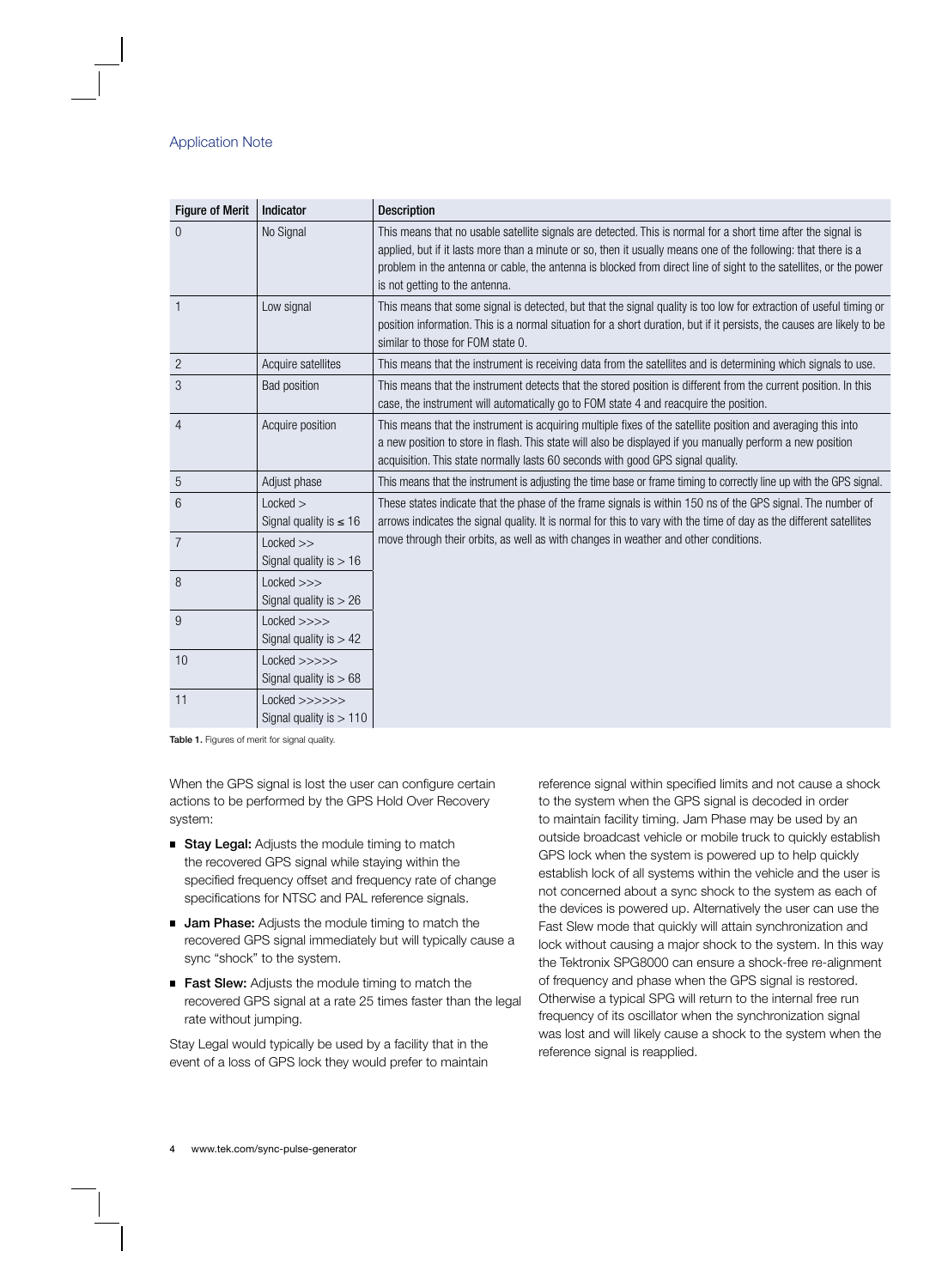When lock is achieved a solid green LED on the front panel will be illuminated. If this green LED is flashing then this is an indication that the FOM is below 6 and the user should check the Status display for additional information on the signal strength. Depending on the environment the GPS signal could be lost because of atmospheric conditions or limited number of satellites available and the user can setup alarms to be triggered on GPS signal quality.

## Conclusion

The Global Positioning System is typically used for navigation and determining ones position on the earth relative to a number of satellites. Additionally GPS can provide a reliable means to provide master clock and timing reference signals from a sync pulse generator such as the Tektronix SPG8000 with the GPS option. This method of synchronization allows for multiple facilities around the world to all derive their reference signals from the same system. Care has to be taken in setting up this system to ensure reliable operation of the system. The Tektronix SPG8000 Hold Over Recovery function can ensure continued operation of these critical synchronization signals within the facility when the GPS signal is lost due to atmospheric or other conditions.